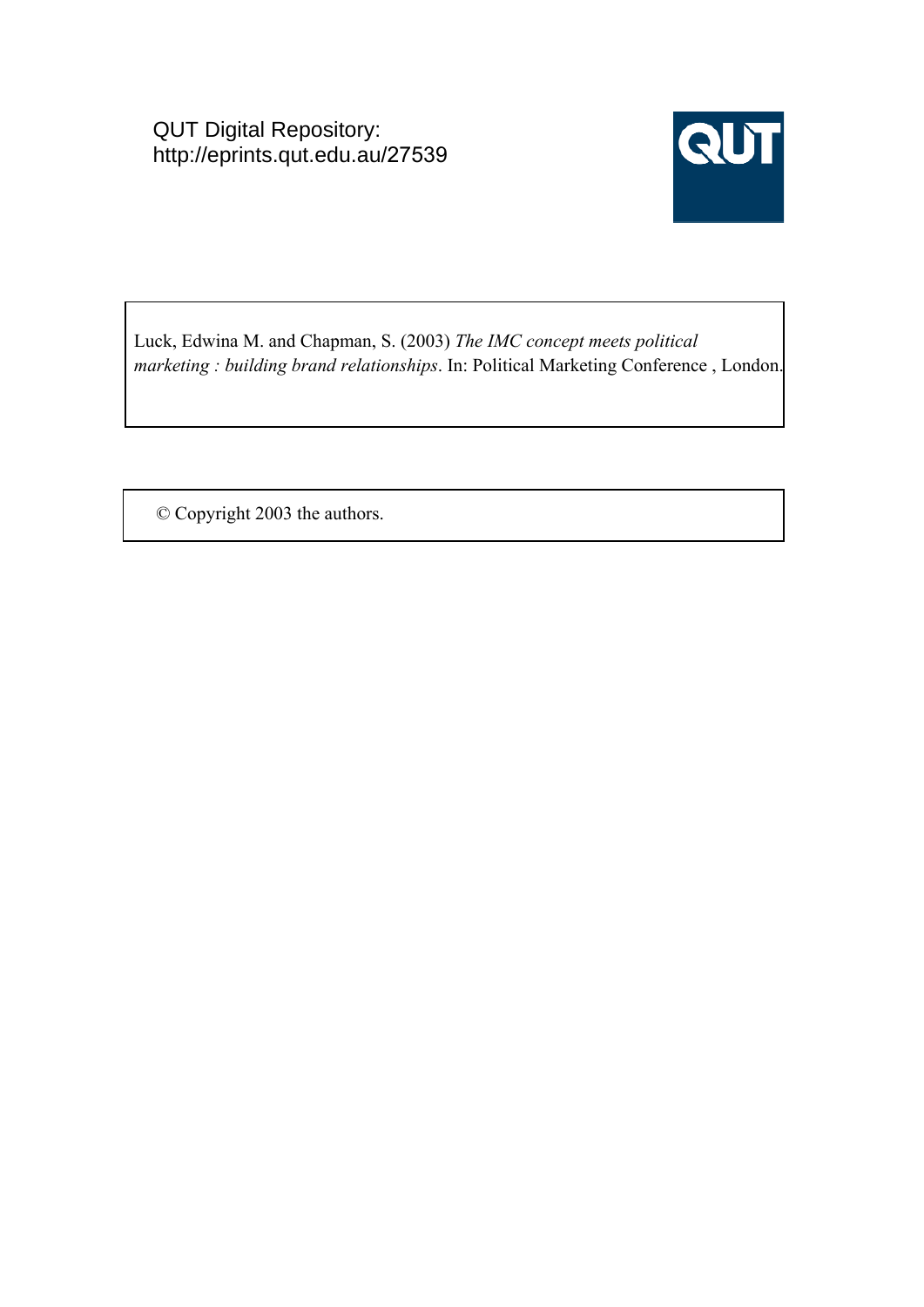# THE IMC CONCEPT AND POLITICAL MARKETING: BUILDING A BRAND RELATIONSHIP WITH VOTERS

| <b>Authors</b>        | Edwina Luck & Sherri-Lee Chapman, Queensland          |
|-----------------------|-------------------------------------------------------|
|                       | University of Technology, Brisbane, Australia         |
| <b>Postal Address</b> | Attn: Edwina Luck & Sherri Chapman                    |
|                       | School of Advertising, Marketing and Public Relations |
|                       | Z Block, Level 10                                     |
|                       | Queensland University of Technology                   |
|                       | Gardens Point Campus, 2 George St,                    |
|                       | GPO Box 2434, Brisbane QLD 4001                       |
| Phone                 | +61 7 3 8 64 1 3 9 2                                  |
| Fax                   | $+61$ 7 3 8 6 4 1 8 1 1                               |
| Mobile                | +61 403 912 578                                       |
| Email                 | s.chapman@qut.edu.au, c.luck@qut.edu.au               |
| <b>Keywords</b>       | IMC, Integrated Marketing Communications,             |
|                       | Marketing, Political Marketing, Brand Relationships.  |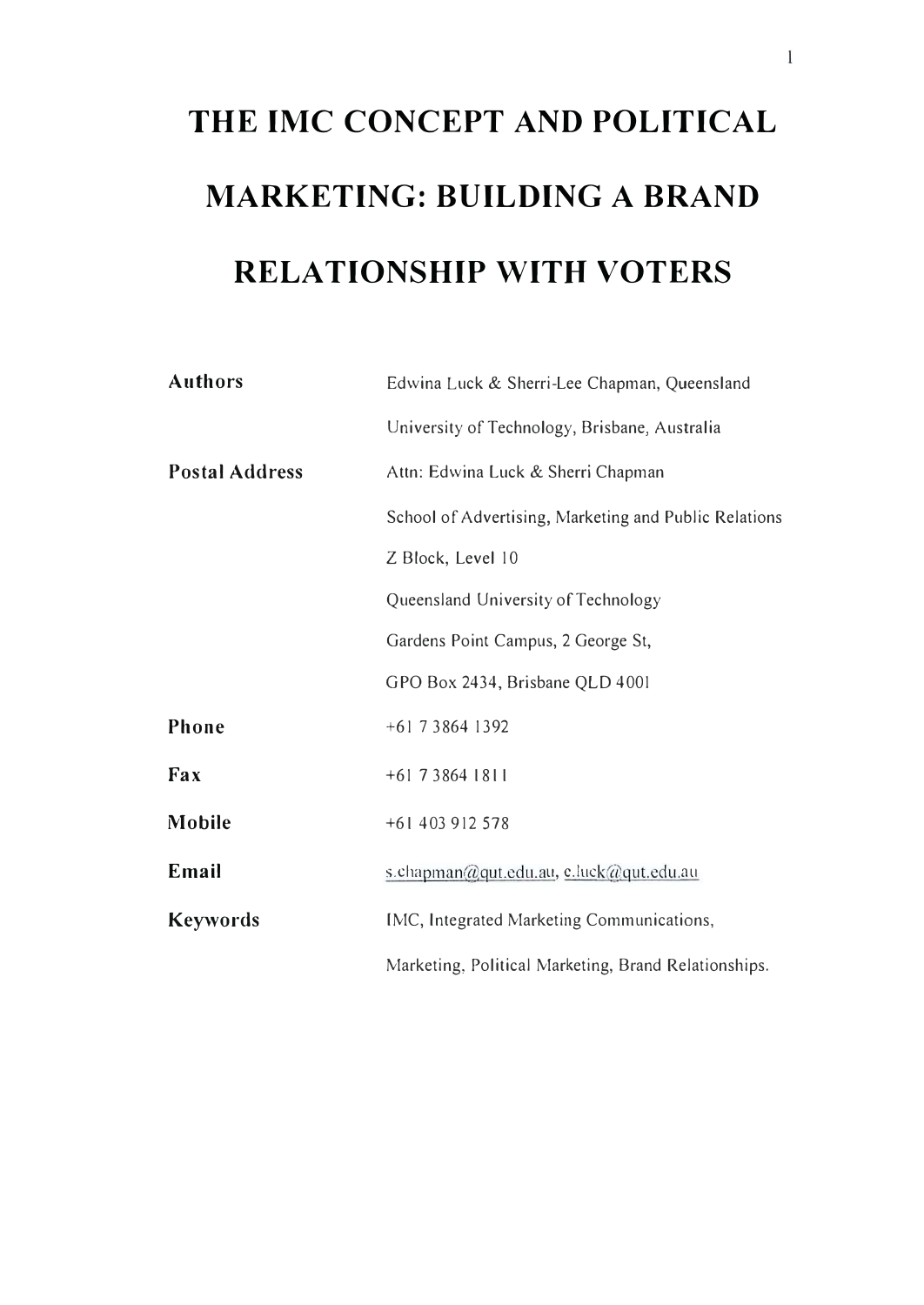# THE IMC CONCEPT AND POLITICAL MARKETING: BUILDING A BRAND RELATIONSHIP WITH VOTERS

#### ABSTRACT

There is a need to take a fresh look at the traditional application of the marketing concept to political marketing. As many businesses have learned, Integrated Marketing Communications (lMC) practices and principles will help them to build customer relationships and profitable brands. Political marketing must also change with the times and implement IMC practices towards building and nourishing brand relationships with voters and other important stakeholders. The nature of the contribution of this paper, is the identification of a gap in the political marketing literature – the stagnation of political marketing at the 4P's marketing concept, and to play a role in the future development of political marketing. In recent developments, it is seen that there is a gradual movement away from this traditional marketing theory. There are a growing number of academics who have approached very closely to the IMC concept or aspects of it, but have not however embraced or have been reluctant to, the prospect of applying it to political marketing. IMC is a practical, logical and ultimately inevitable future for political marketing.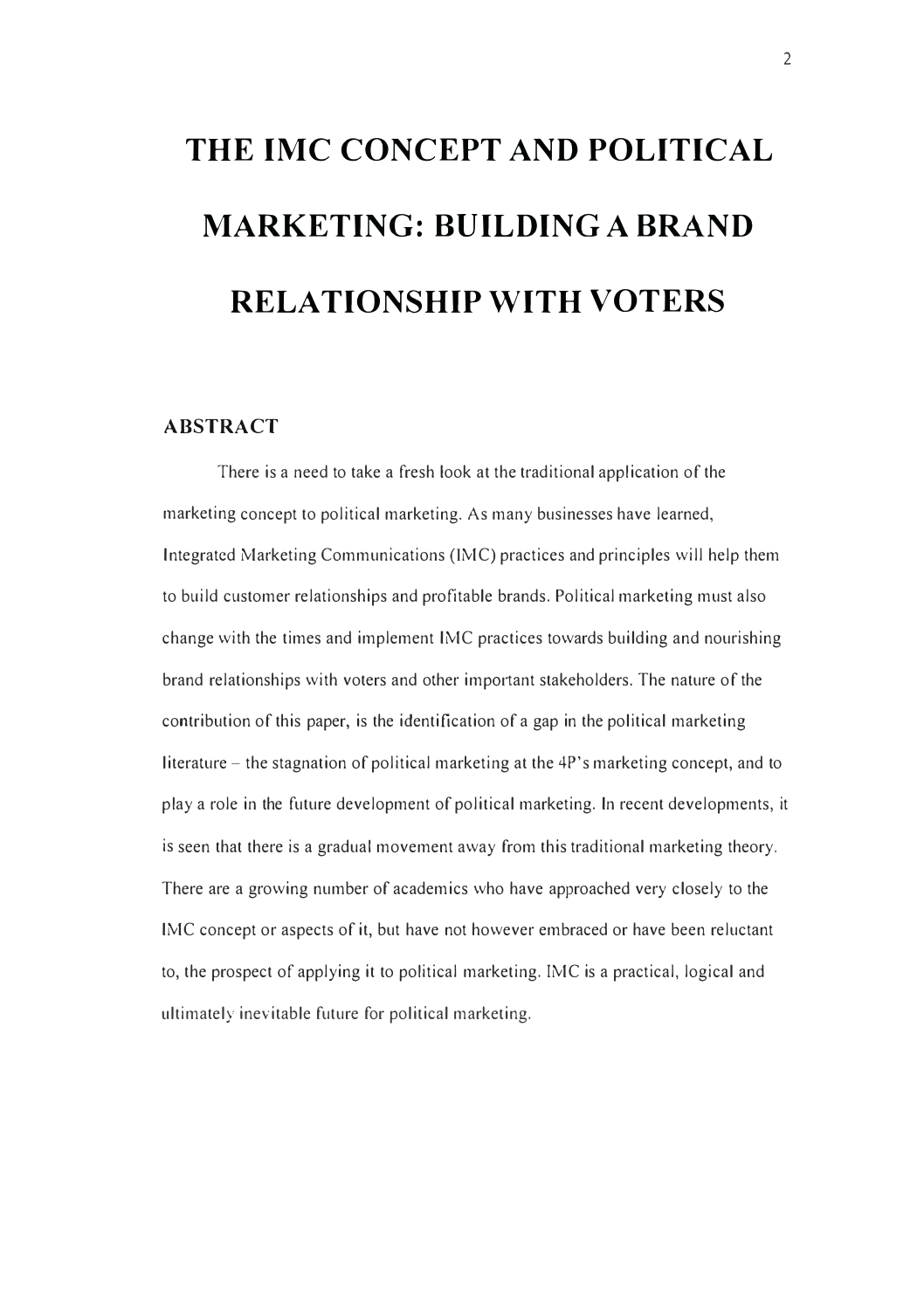# THE IMC CONCEPT AND POLITICAL MARKETING: BUILDING A BRAND RELA TIONSHIP WITH VOTERS

### 1. INTRODUCTION

There is a need to take a fresh look at the traditional application of the marketing concept to political marketing. As many businesses have learned, Integrated Marketing Communications ([MC) practices and principles will help them to build customer relationships and profitable brands. Political marketing must also change with the times and implement IMC practices towards building and nourishing brand relationships with voters and other important stakeholders. This article seeks to review briefly how and in what ways IMC differs and improves upon the traditional marketing concept of the four P's. It will then expand upon current political marketing literature by exploring the concept of [MC in terms of the political marketing arena, examining its potential uses and value. Discussing also in this article any potential obstacles to the implementation of the IMC concept in political marketing, as well as the myriad of benefits the IMC concept can provide to political marketers. The nature of the contribution of this paper, is the identification of a gap in the political marketing literature  $-$  the stagnation of political marketing at the  $4P$ 's marketing concept, and to play a role in the future development of political marketing.

This paper is based on the premise that voters and voting behaviour have changed and now, more than ever, vote on political 'brands' based on their 'total brand identities'. This is where IMC is a useful tool for political marketers and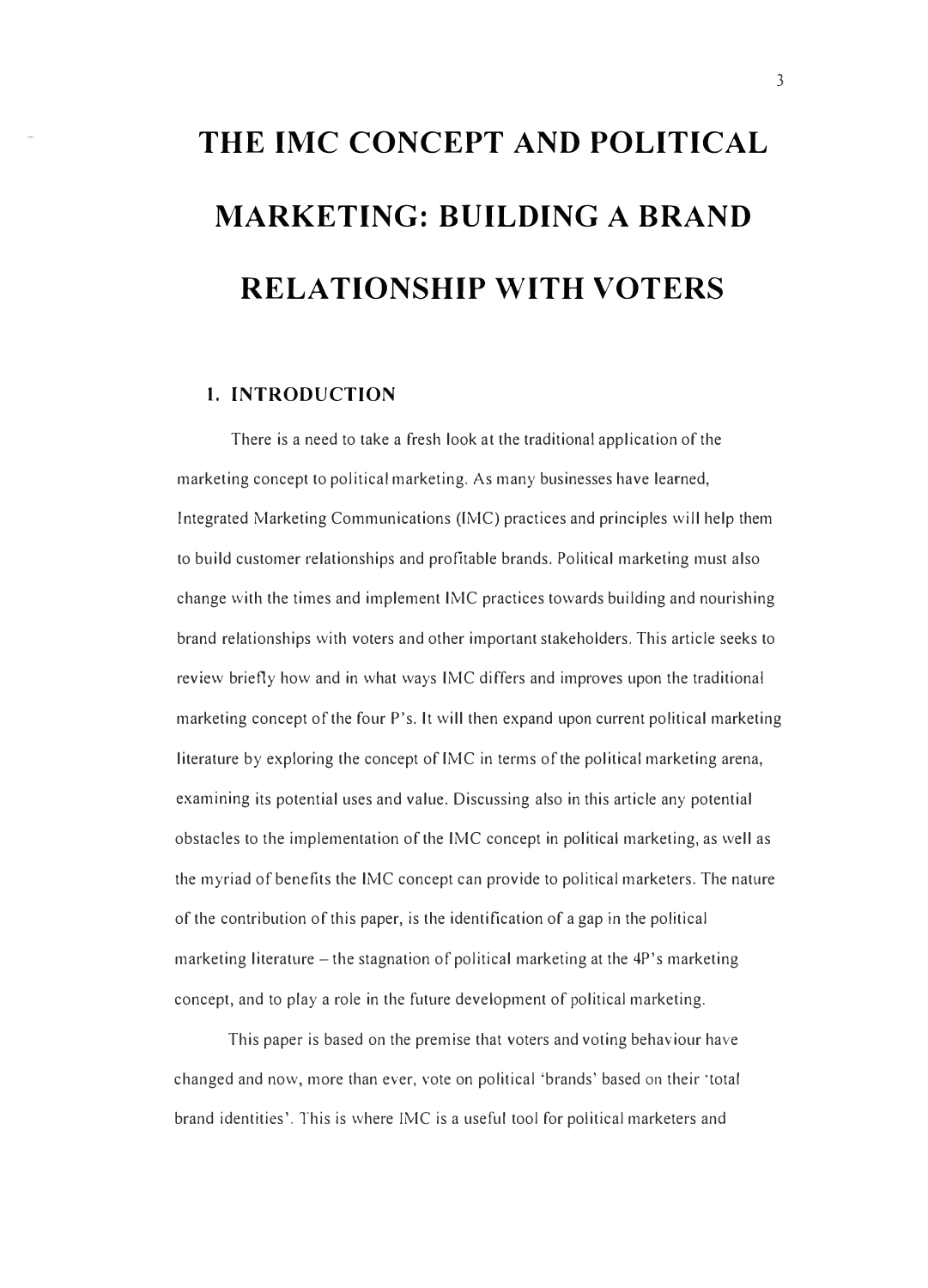politicians, as its focus is on building brands and building brand relationships. Integrated marketing is a process that manages all of a party's or brands interactions and messages with voters and other key stakeholders, such as party members. The basis of the IMC concept is that everything that a political party does, and sometimes what it doesn't do sends a message to the voter.

Political parties must realise that before they can build, improve or strengthen their brand relationships with voters, they must also concentrate on their own internal marketing and brand relationships. As political parties strengths and weaknesses lay with their volunteers. IMC has applications within political marketing that extends beyond brand image alone however; it is also a practical means for establishing stronger relationships internally and for establishing processes that allow political parties to have a greater degree of control of 'unplanned' messages to their public.

# 2. CURRENT POLITICAL MARKETING LITERATURE OVERVIEW

There is a distinct scarcity of political marketing literature available, a factor that has been widely commented upon in all of the literature. The majority of the literature is primarily anecdotal, based on case studies of political campaigns or elections and their political communications, or comparative in nature across cultures and nationalities. Much of the literature focuses also on the necessity of, ethical considerations of, and relative effectiveness of the marketing concept in politics. Recently debates in the literature on the differences between the contexts of commercial versus political arenas and its impact on the application of the marketing concept have arisen (Baines, 2001; Lock, 1996; O'Shaughnessy, 2001; Smith, 2001).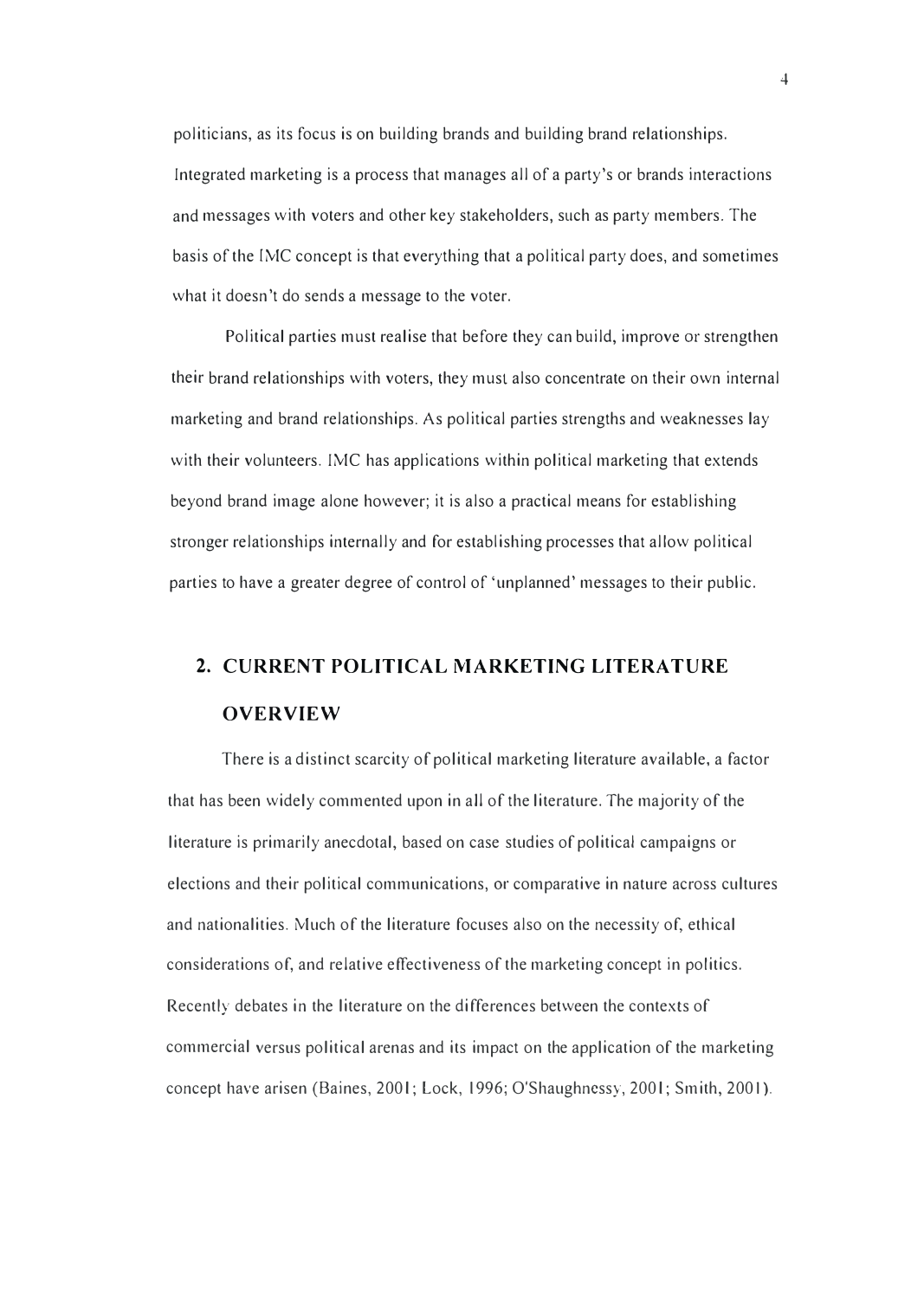However, whilst this article will not be delving into these debates it will briefly outline its supporting viewpoints. Current popular belief is that marketing in politics is here to stay (Andrews, 1996; O'Cass, 2001b) and that even as there are still many who debate over the ethics of this matter, as well they should, it will not affect the eventual outcome of the continuing practice of marketing of politics. As Baines  $(2002)$  so aptly stated "The relevance of particular aspects of marketing theory for political entities has been well and truly illustrated". This is again made patently obvious as the major political parties in the developed world embrace marketing processes.

This article though, does propose the argument that in the matter of this ethical debate, consumers/voters are a more cynical and more media savvy than ever before. "[n reality, politicians are dealing with highly-media literate audiences. As consumers we believe advertising to be inherently untrustworthy, and know that its purpose is to persuade (et al Friestad and Wright, 1994)... There is no reason to suppose that voters use a different set of critical judgements for political products as for their commercial equivalents" Dean (200 I). Thus the average consumer/voter indeed not only expects marketing in politics but believes that it is an inherent part of political practice.

As to the differences of contexts, commercial versus political, this article supports (Baines, 2001; Lock, 1996; O'Shaughnessy, 2001) in their conclusions that these apparent differences in contexts do not propose a major hindrance to the application of marketing processes in a political context. According to Baines (2001)  $\ldots$  although the political 'market' is different and restrictive, this does not negate the role of marketing in political marketing, marketing still has a significant role to play".

An examination of political marketing literature has noted stagnation in the development of marketing thoughts. Political marketing literature has not evolved

5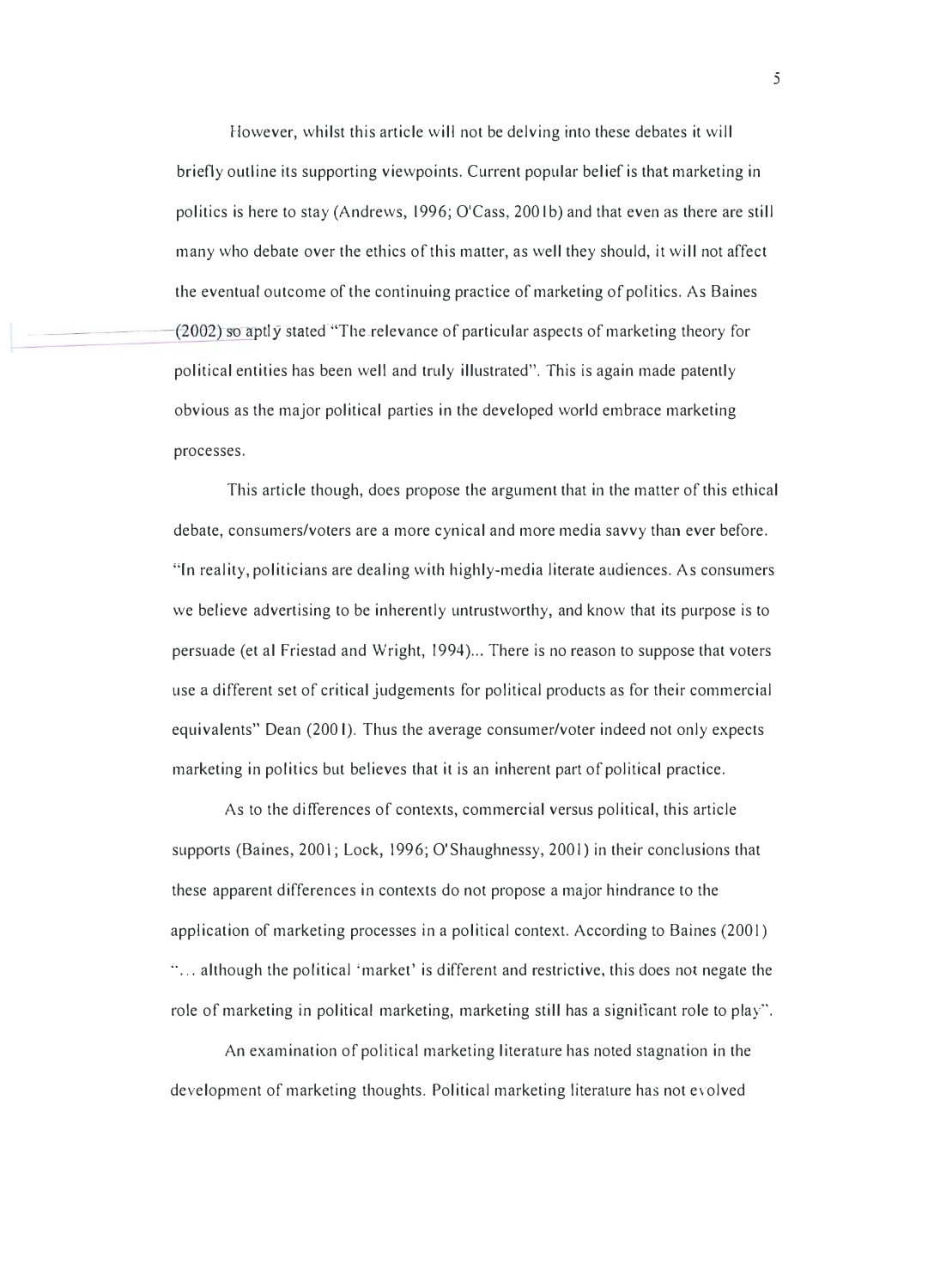past the dominant thread of the traditional marketing concept of the four  $P's -$ Product, Place, Promotion and Price (Niffenegger, 1988; Wring, 1996). Although in recent developments, it can be seen that there is a gradual movement away from this traditional marketing concept, due to its insufficiency in taking into account such things as the growing new technologies available and a changing more media savvy voter.

There are a growing number of academics who have skated very close to the IMC concept or aspects of it, in their articles on political marketing but have not however embraced or have been reluctant to, the prospect of applying the IMC concept to political marketing. The most notable articles that identify the need for some of the various aspects of the IMC concept are (Baines, 2002; Dean, 2001; Ingram, 2002; O'Cass, 200 I a; O'Shaughnessy, 200 I; Smith, 200 I; Sparrow, 200 I ).

Dean (2001) and O'Shaughnessy (2001) propose the use of relationship marketing, the need for long-term strategies to build brand loyalty and the concept of the ' life-time voter'. O'Cass (200 I a) discussed the internal-external marketing orientations of political parties. Ingram (2002) noted that political marketing is much more than mere political communication, marketing applies to the whole behaviour of a political organisation, using the concepts not just the techniques. Grigsby (1996) extrapolated upon the potential use of interactive marketing, direct/personalised mail to voters, voter databases and the prediction that soon political parties will be able to track voters' preferences over time.

Baines (2002) and Smith (2001) amongst others, support a long term planning focus. Smith (2001) and Sparrow (2001) also discussed the usefulness and need for political parties to start building integrated political marketing strategies, reinforcing the idea of 'permanent campaign'. Whilst Sparrow (2001) and Dean (2001) focused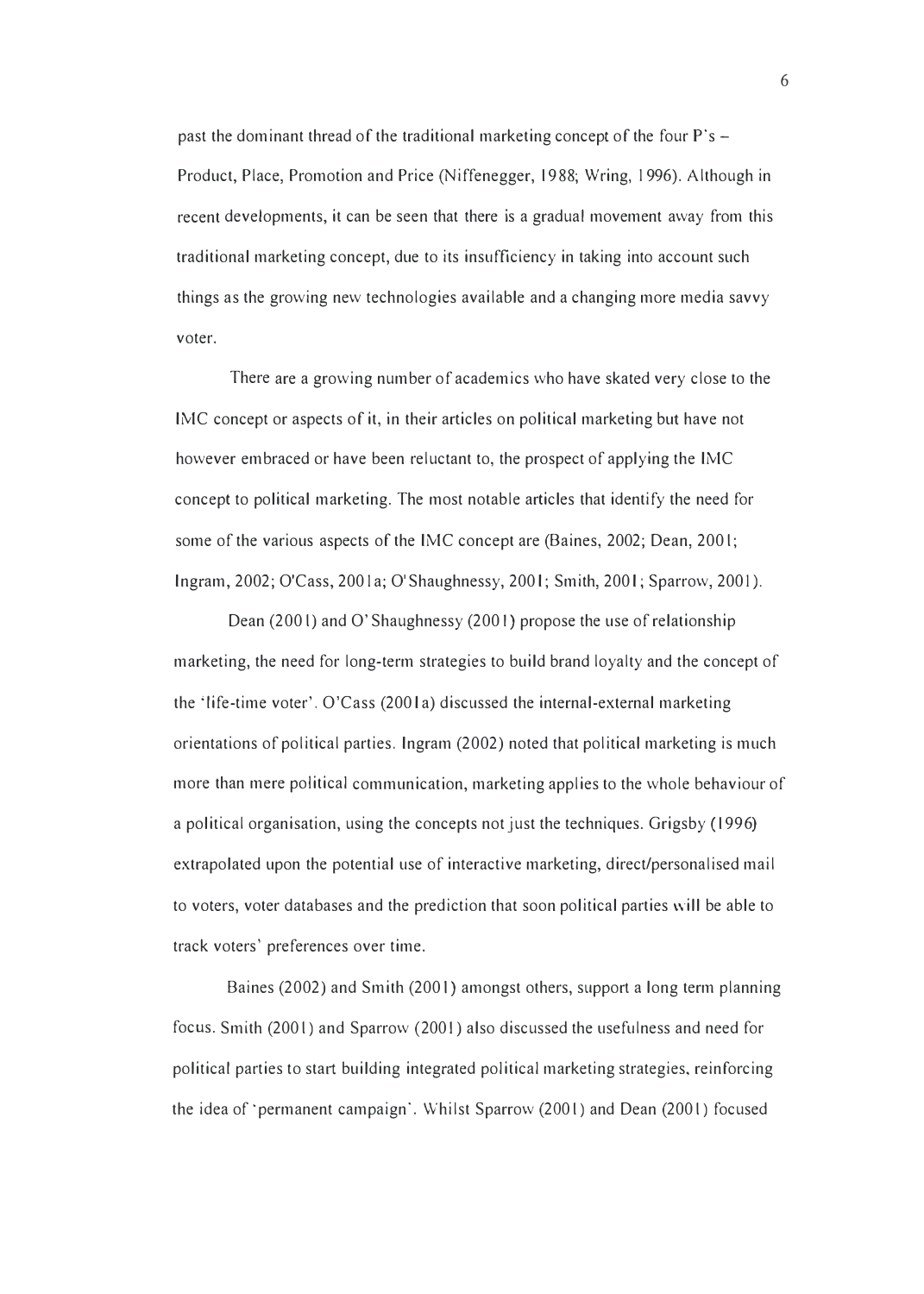on image strengthening between campaigns, post election analyses, and the lack of consideration of the strategic components associated with political marketing campaigns. Butler (1994, 1996) supporting the suggestion that the simple application of a 'marketing orientation' is perhaps an oversimplification.

These academics in their articles all support some of the various aspects of the Integrated-Marketing Communications concept. Whilst IMC is regarded as an emergent discipline (Kerr, 2002) its adoption by businesses is rapidly growing (Duncan, 2002). According to Grönroos (1996) the mass marketing and transaction orientation, as well as the adversarial approach to the customer and the functionalistic organisational solution inherent in the four P's approach, does not allow for a finn to adjust its market performance to the demands of today's customer.

Further to this, Duncan (2002) states that with the increasing emphasis on customer and stakeholder relationships, a variety of processes have been designed to help become 'customer-centric'. Coupled with IMC, is customer relationship management (CRM), one-to-one marketing, integrated marketing, strategic brand communication, and relationship marketing – which have gained popularity of late amongst political marketing literature ( Dean, 200 I; O'Shaughnessy, 200 I). As Duncan (2002) clearly specifies each of the processes and concepts have their points of differences, but are all designed to do one essential thing - "... increase value of a company or brand by allowing the organisation to cost-effectively acquire, retain, and grow customer relationships". So why choose Integrated Marketing Communications if there are other processes that are designed to do the same thing? What differentiates IMC from the other customer-centric processes, according to Duncan (2002) is that its foundation is communication, 'the heart of all relationships', and that the IMC process is a circular rather than a linear process. Most importantly of all, states Schultz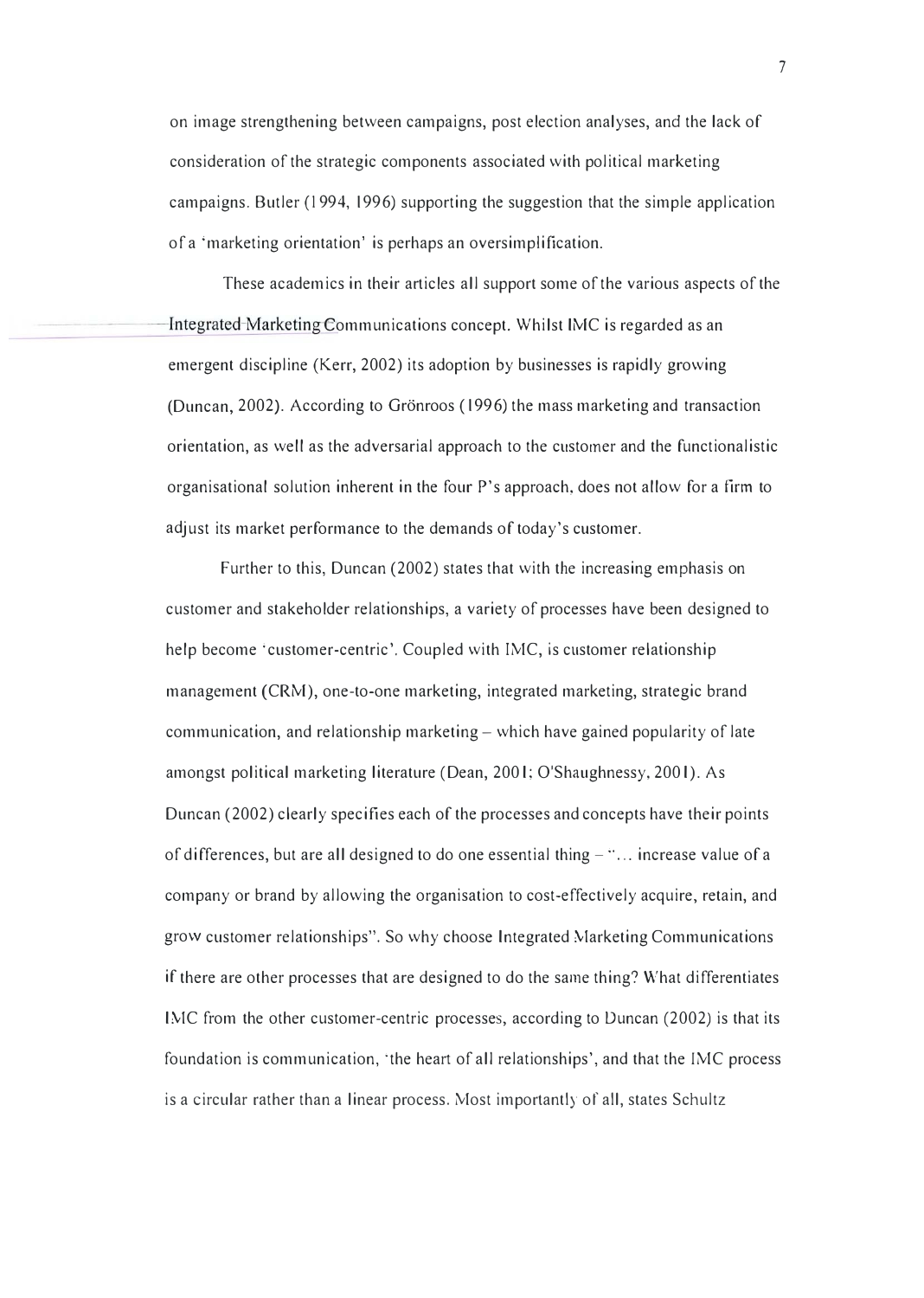(2003), IMC is about developing processes, an area that is most significantly lacking in most other marketing approaches.

According to Duncan (2002) "IMC is a cross-functional process for creating and nourishing profitable relationships with customers and other stakeholders by strategically controlling, or influencing all messages sent to these groups and encouraging data driven, purposeful dialogue with them". This working definition of IMC from Duncan (2002) will be used in this article. Although there are other definitions available, the author feels it is this definition that accurately defines the strategic importance of IMC.

### 3. BUILDING BRAND RELATIONSHIPS WITH VOTERS

"You do need to convey a simple essence to the electorate of what you believe in and what you stand for. And precisely because we live in a society where there are so many competing communications messages, it is very important. You only have an instant on any given issue to get a message across. And with a busy community, it is extremely difficult for you to establish a *brand identification* if you don't convey very simple and direct messages." Prime Minister John Howard (keynote speech to the International Democratic Union, Washington, June 10,2002) (Farnsworth, 2003). Arguing that it was essential to establish 'brand identification', Howard stressed the importance of political leaders to promote their messages to voters who are less committed to traditional political parties than ever before. According to Winston (2000) political branding isn't very different from branding in the business world and this appears to be the case for PM John Howard.

Much emphasis has been placed on building brands and brand relationships as we move into the 21<sup>st</sup> Century, in fact it can even been suggested that in the future the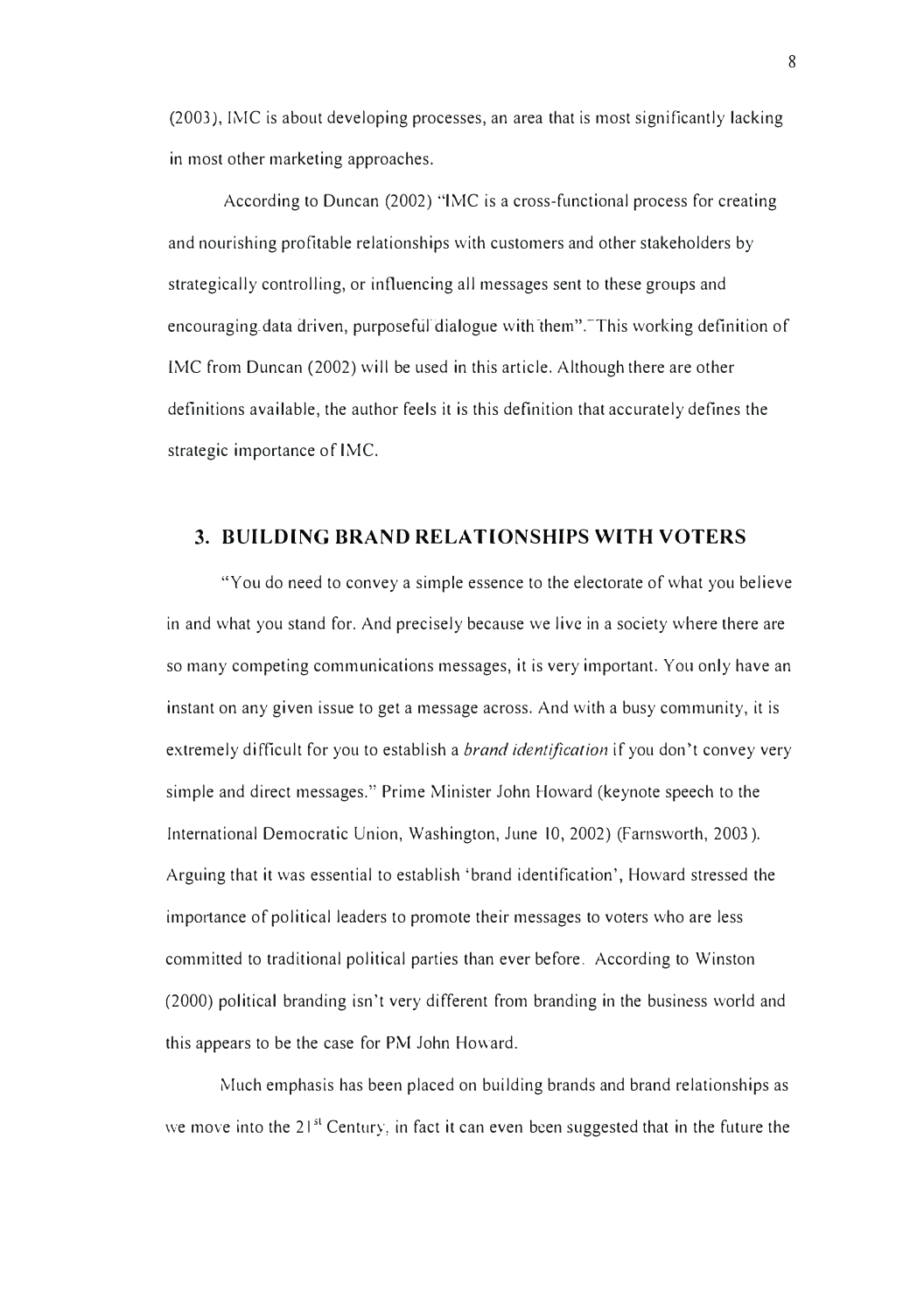brand will be the only thing that is unique to a company or organisation and its customers, as processes, products and now, some might say, political parties, become even more homogeneous than ever. This is especially noticeable in politics, particularly as constituents are more ambivalent in their attitudes than ever before about politics and political parties.

 $-$ Ass tated by Lock & Harris (1996) the political party or candidate is a complex intangible product which the voter cannot unbundle and as a consequence of this, the majority of voters have to vote just on the overall package, concept or brand image. This notion is again supported by current politicians, and again by Prime Minister John Howard as he further states in his keynote speech to the International Democratic Union, "... because in the end the public does make a judgement on the totality." Here Howard had talked about the importance of loyalty and unity within a political party, claiming that voters assessed the ' totality' of a party's performance as much as assessing the individuals.

According to Lock & Harris (1996) at the simplest level the political party name is the brand. This name becomes attached as a brand to a variety of different 'products', moving beyond the national party and the party leader. This brand is then applied to individual candidates, local parties, councils, organisations, and the party 'manifesto', all carry the party brand name. As Lock & Harris (1996) notes though, the control the party has over the presentation of these' products' that carry the brand name is significantly more limited and constrained than in the commercial world.

The basic factors to be understood here, is that political branding and brand identity is not just theory or a marketing fad, it is a notion that is being actively used by politicians and their parties. However, it must not be forgotten that it is not nearly as simple as that, parties must come to terms with the fact that everything they do, and

9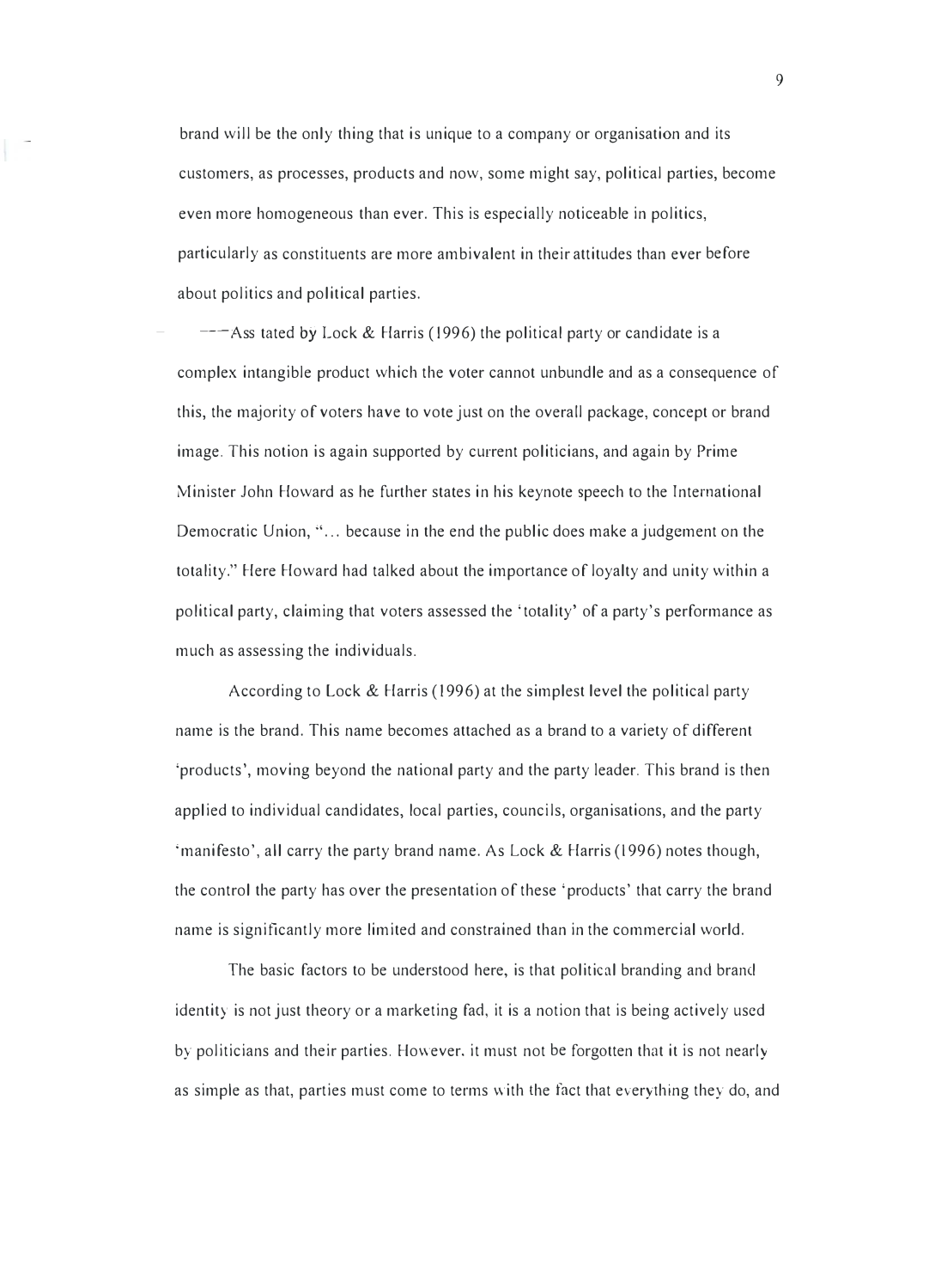the way they do everything sends a message to their publics, including everything they don't do,

However, normal marketing standards cannot be applied to politics; this is why the field of political marketing has evolved, Political parties are competing in an entirely different arena than that of commercial companies, Political parties are more vulnerable to exogenous factors and unplanned brand messages, their work is often carried out in front of the media and the party organisation is reliant on donations and volunteers, with job roles that are often indistinct and obfuscated, with much internal factional warring, Nevertheless basic marketing concepts such as brand identity and strategic consistency still have an integral role to play in the political field,

## 4. THE POLlTlCAL MARKETlNG CHALLENGE

Political marketing theory requires a significant amount of integration from many other fields of literature, and the relevance of certain select aspects of marketing theory to political parties had been demonstrated by a host of authors over time, from the marketing mix (O'Leary and lredale, 1 976; Baines, Harris and Lewis, 2001) and segmentation for voter targeting (Yorke and Meehan, 1986; Baines, Harris and Lewis, 2001). Every article that has added to the body of political marketing literature, has reiterated the same information about the evolution of political marketing, from Dwight Eisenhower's use of the Gallup Polls to Bill Clinton's 'War room', from the UK's Liberal parties use of Saatchi & Saatchi for advertising "Labour isn't working" to today's use of the internet and its relevance in political marketing.

Whilst the implementation of the IMC concept into politics is not an entirely 'fresh' idea, as stated previously, political marketing literature is already beginning to embrace the reality of relationship marketing in politics (Dean and Robin. 2001;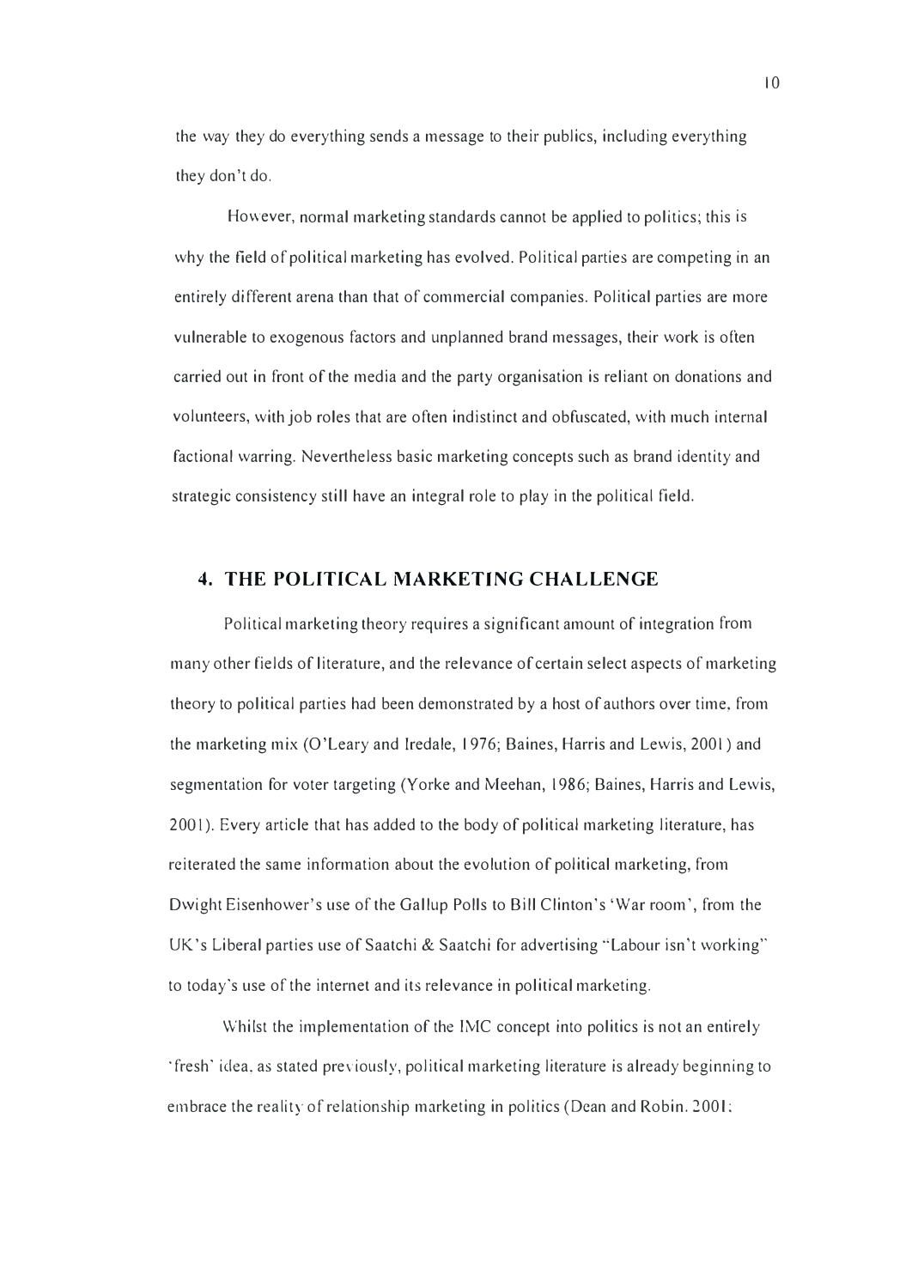$O'$ Shaughnessy, 2001), integration is however, the next logical step. This paper will attempt to examine some of the more pressing issues and challenges facing political marketing today. Firstly, how does one apply structured marketing processes to largely free form unstructured political organisations, which are reliant on part time volunteers and campaign donations? Can marketing practices apply structure to political organisations? IMC by its very nature of integrating all party communications and having processes in place to ensure this flow of information applies some basic structure to the organisation.

The second challenge facing marketers is how one can have a unified approach to the public when many parties have difficulty with unity amongst themselves, having strong internal political warring. Can political organisations unite to form a party consensus on marketing and communication activities? IMC aims to provide the party with a greater control over all marketing communications and brand messages that the party emits. By having greater control of planned messages the party can decrease most unplanned messages that are communicated. A political entity has only a very limited control over its messages and this control only lasts a short period of time until someone distorts the message ahead of personal or party agendas. This consequently means that messages are skewed or misinterpreted by the media and the public, thus leaving voters confused about the political system and issues of the day. An inherent part of IMC processes is to provide a greater control and flow of internal communication within the party.

Thirdly, how to distribute distinct roles when political roles inside a party are often ambiguous and obfuscated, unlike in the corporate and commercial world, where job roles and duties are clearly delineated, an advertiser is an advertiser is an advertiser. A political party member can play many different roles and have many

II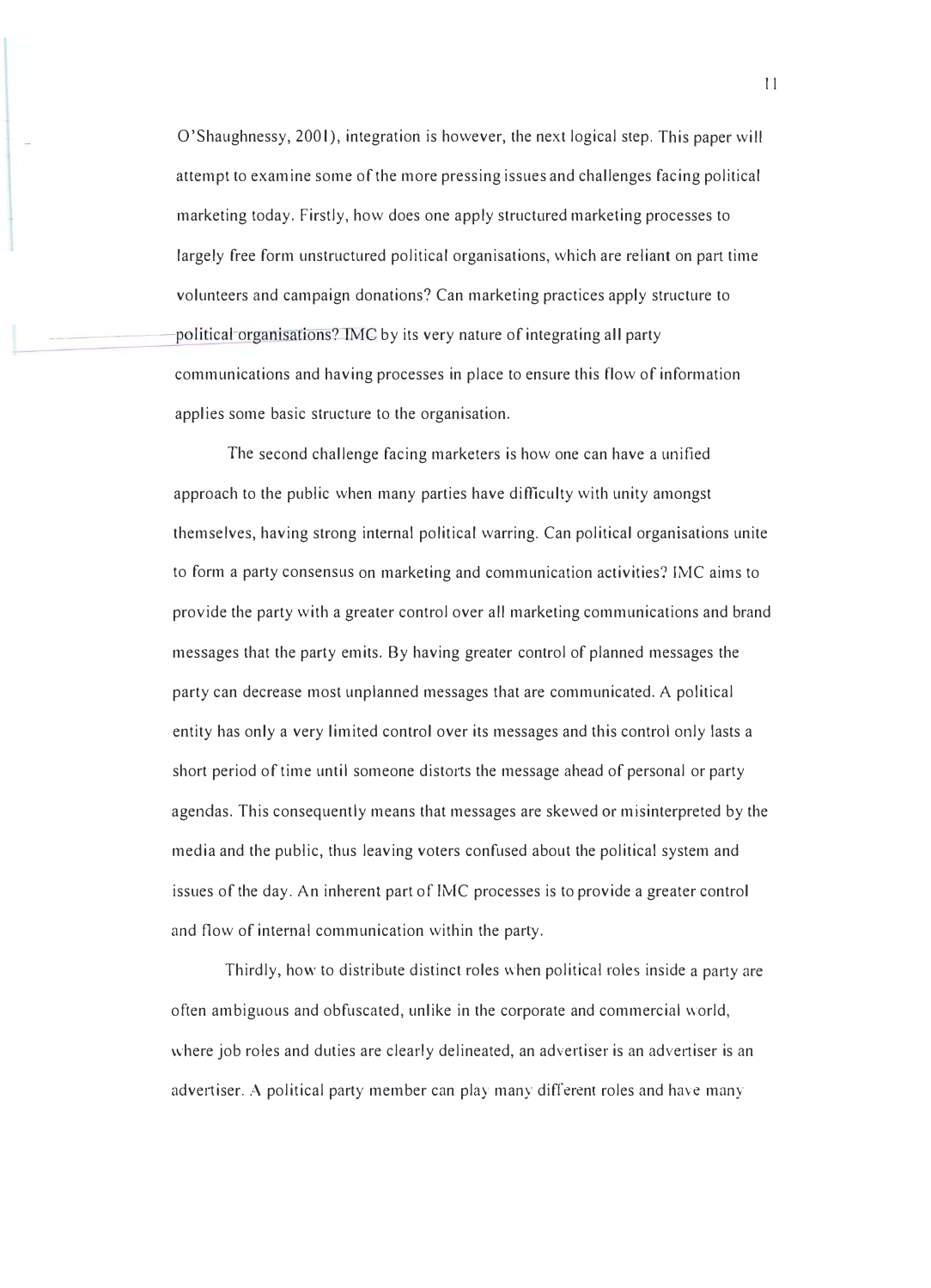different duties. Can organisational structure be applied to political parties? Are political parties utilising their dedicated volunteer base to their full potential? These are questions that can only be answered by the party itself.

The fourth and perhaps the biggest problem challenging political marketers in the implementation of marketing frameworks though is gaining commitment and support from management (candidates, party leaders) and all members of the party for these frameworks. The implementation of [MC principles and practices is particularly affected by this factor, without this commitment it would simply not work. Can the political party leaders understand and give full support, lending their full weight and influence to these marketing concepts?

The fifth concern is how to use efficiently and effectively modern communication technologies to enhance their public 'brand' image, and create relationships with their constituents. Can political marketers fully utilise the opportunities of relationship marketing, and modern technologies, in the form of databases and the internet? Carefully co-ordinating their actions, so as to present a unified message to their voters, that strengthens their brand image and effectively delivers a personalised message to each voter?

The final challenge is time and a rapidly changing environment, political parties do not plan for the long term, they find that they cannot. The ease and rapidity with which September 11, changed the American political scene could not have been foreseen or predicted. This too remains true for the commercial world although businesses are not as subject to the publics' scrutiny as political parties are, nor are they under the media spotlight to such an extent.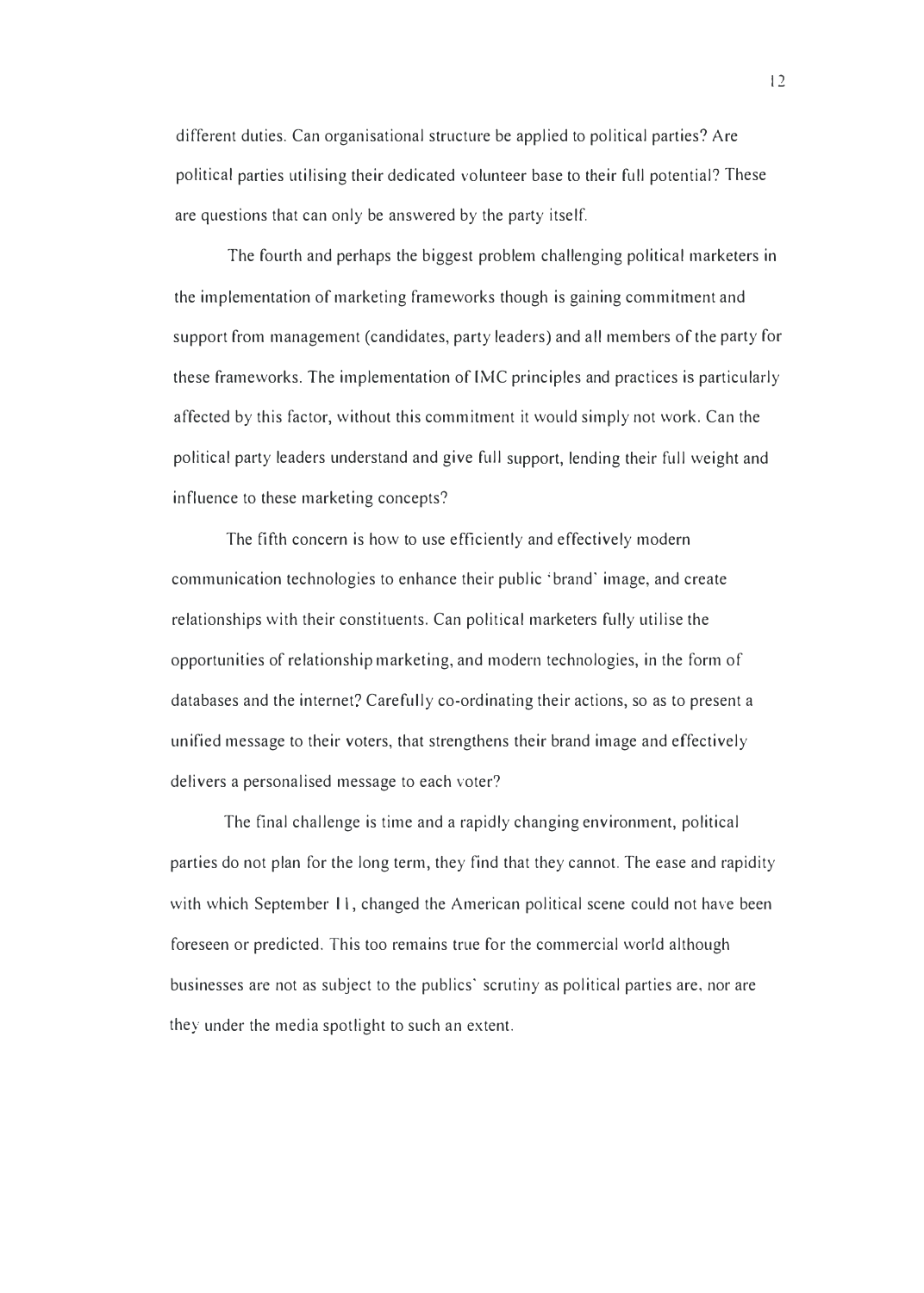#### 5. POLITICAL MARKETING AND THE [MC CONCEPT

Integrated Marketing Communications (lMC) has received considerable coverage in marketing literature since its development, and as Eagle (2000) demonstrates, even [MCs most ardent supporters have noted problems in translating the concept into reality. Fam (2000) suggests that this may be due to a lack of understanding of the concept.

Schultz (2003) illustrates that the viewpoints of [MC has expanded since its beginnings in 1990, in five major ways. Firstly, it is not just about communicating with customers, but communicating with stakeholders. Secondly, it is not just communication about product brands, but how to manage the corporate brand. Thirdly, it involves internal communications not just external communications. Fourthly, it is not just the sale of the product, but the development of the brand and brand equity. Lastly, [MC is about building long-term shareholder value not just short-term returns.

Some of the current trends driving integration in the political marketplace are a proliferation and homogeneity of political parties, policies and candidates. Thus it can easily be seen the value of distinctiveness. There is *decreasing brand/party* loyalty amongst voters, as discovered in research on political voting behaviour according to (Dalton, 1996) "For most people, political interest and involvement barely extended beyond casting an occasional vote in national or local elections". Furthermore, Dalton (1996) states that the voting public apparently brought little understanding to their participation in politics. "In any rigorous or narrow sense the voters are not highly rational" (Berelson et al, 1954, 307-10 as quoted in (Dalton, 1996).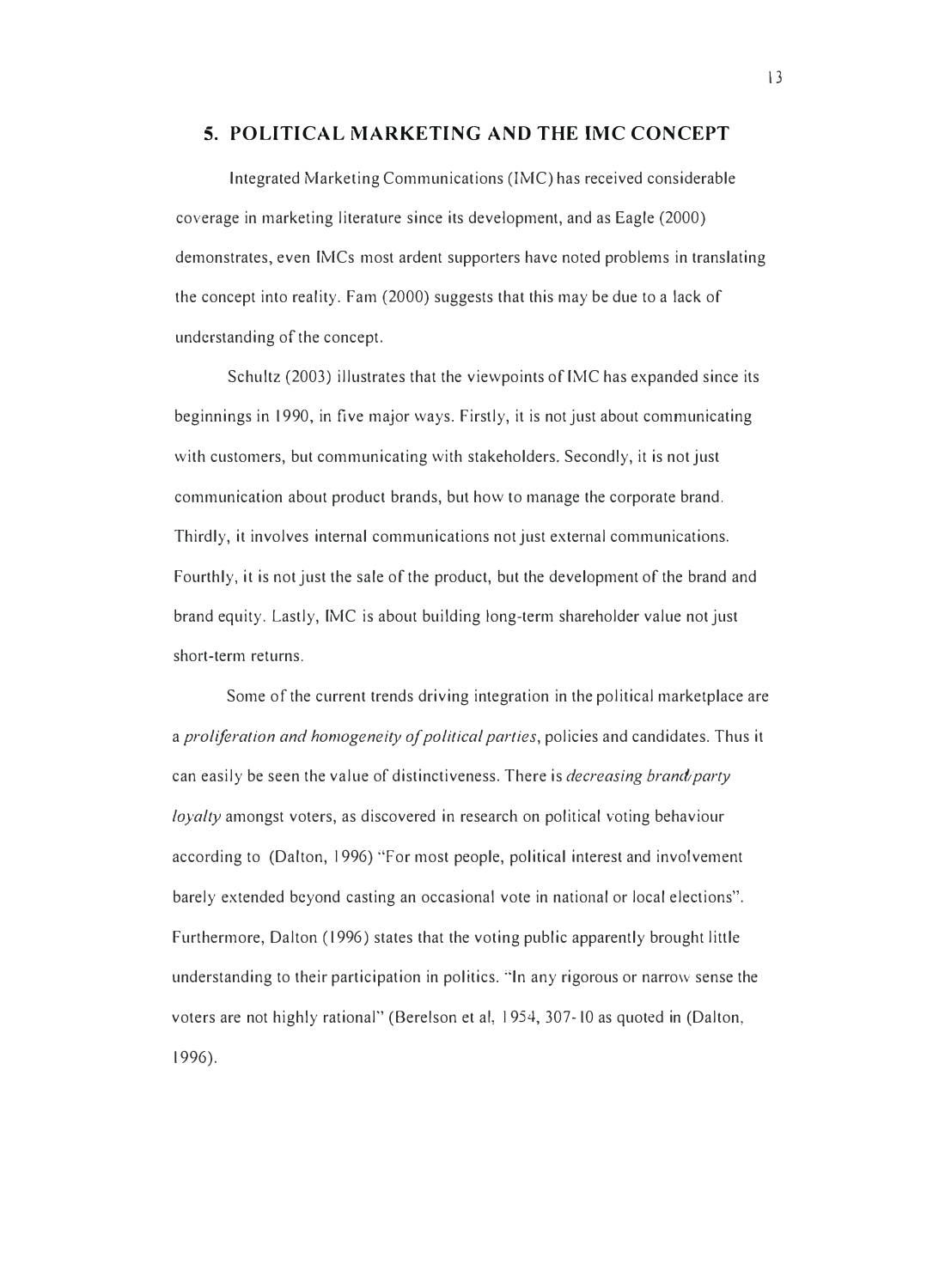Moreover, just as in the commercial world, there is more demand and less trust. Customers in industrialised countries are sophisticated selectors of brands, ancl at the same time customers are smarter, more demanding and much less trusting (Duncan, 2002). This can be directly related to the political arena, constituents are more demanding, politicians, political parties and their policies are subject to the publics', via the media, intense scrutinisation. Distrust, is evident in their suspicion, and once let down, they are quick to let their disappointment known, take ex US President Bill Clinton as a prime example, he lied to American public about his involvement with Ms Lewinsky. According to Bauer (1996) there is a relationship with between voters and parties/politicians, if the relationship of mutual trust is violated, it can take a very long time to rebuild.

One of the most important trends driving this integration is the *misuse of new technologies*, or not using these new technologies to their advantage. The net as a political weapon is still a 'fairly blunt instrument' as used by most parties and politicians (Bogle, 2001). Its potential to break down barriers and its interactive nature is only just beginning to be explored (Bogle, 200 I). Australian parties have taken a fairly cautious approach to this new medium, using it primarily as an information storehouse rather than putting it to more innovative use (Gibson, 2002).

The appropriateness of IMC practices to political marketing is evident in the political rediscovery of the concept of the Life Time Voter (Dean, 2001), the need for long term strategic planning, the development of a brand relationship with voters, the effective use of new technologies and the 'integrity' of the political party brand. The IMC concept and practices are designed to meet these needs and the needs of a changing market.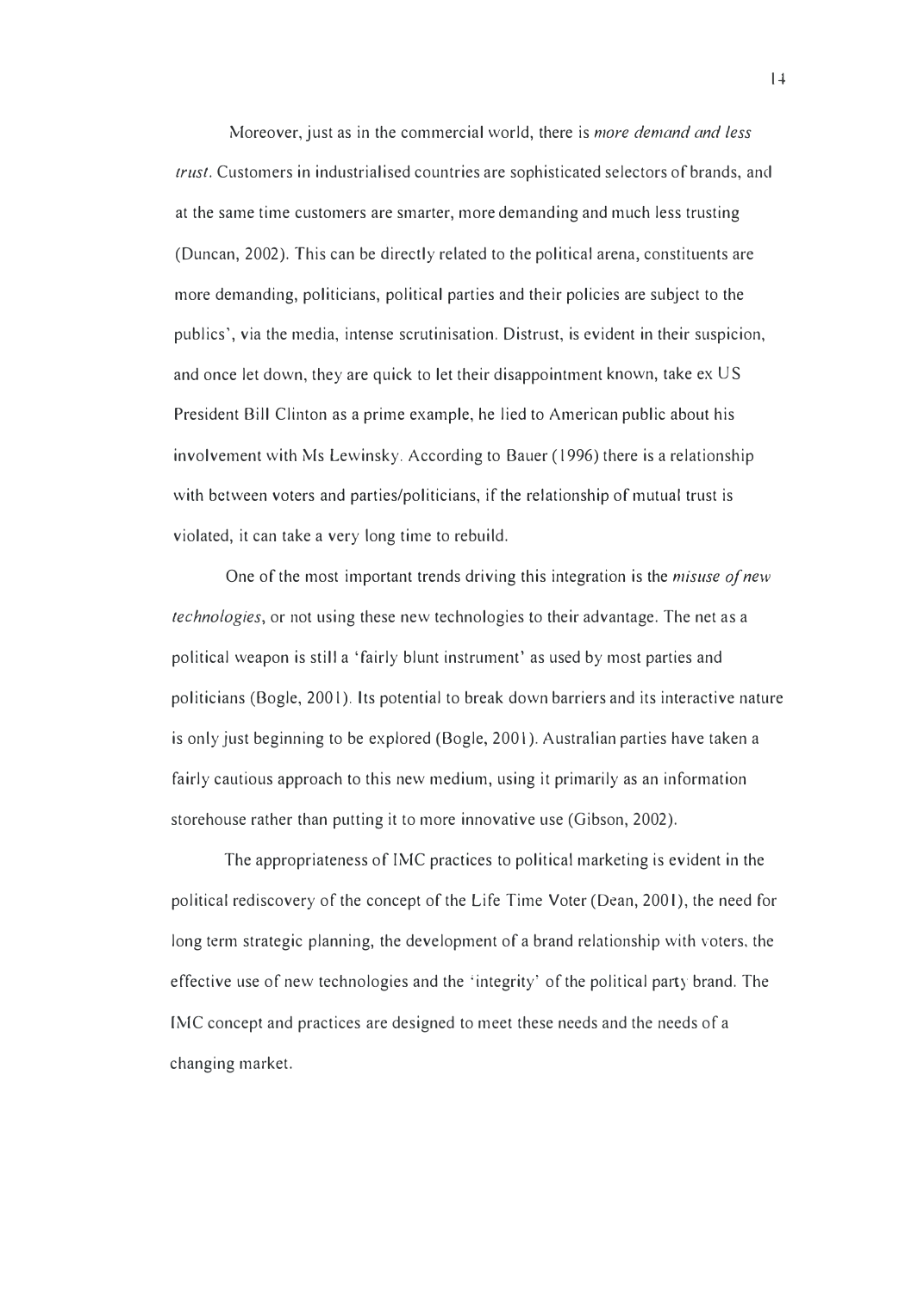Life time voter concept as discussed in (Dean, 2001) states that political parties may already be turning to this ideal, going beyond such concepts as designated target groups, credible positioning statements and brand awareness. Customer retention versus customer acquisition has been the subject of numerous marketing articles, with the rather obvious conclusion that it costs less to retain a customer than to acquire a new one and-that, current customers are more likely to be heavy brand users and brand advocates (Duncan, 2002). This makes sense in the political voting arena too, going back to the old ideal of staying a party voter for life (Dean, 200 I).

Long term strategic planning, is oft discussed in political marketing literature; it is the ideal of having planning to help build brand loyalty after and between election and campaigns. Andrews (1996) posed the necessity for planning, monitoring and evaluation. This plays a principal part of long term strategic planning, evaluating where and how the last campaign succeeded, and making the necessary corrections so as not to make the same mistakes. As discussed by Baines (2002) marketing planning for political parties has been neglected in the literature and there appears to be a lack of consideration of the strategic components associated with political marketing campaigns. One of the core principles of IMC is long term planning, monitoring and evaluation of all marketing communications.

Brand and image building of the political party is the core focus of IMC, O'Shaughnessy (2001) suggests that brand loyalty could be of benefit also, politicians must realise that their parties, indeed themselves, function as brands. Lock (1996) proposes that in regards to political brand image, voters perceptions of the party characteristics can be blurred, and that the vast majority of voters therefore choose on the basis of the overall political package, concept or image. As noted in (Dean, 2001) political campaigning is intrinsically linked to the development of brand identity or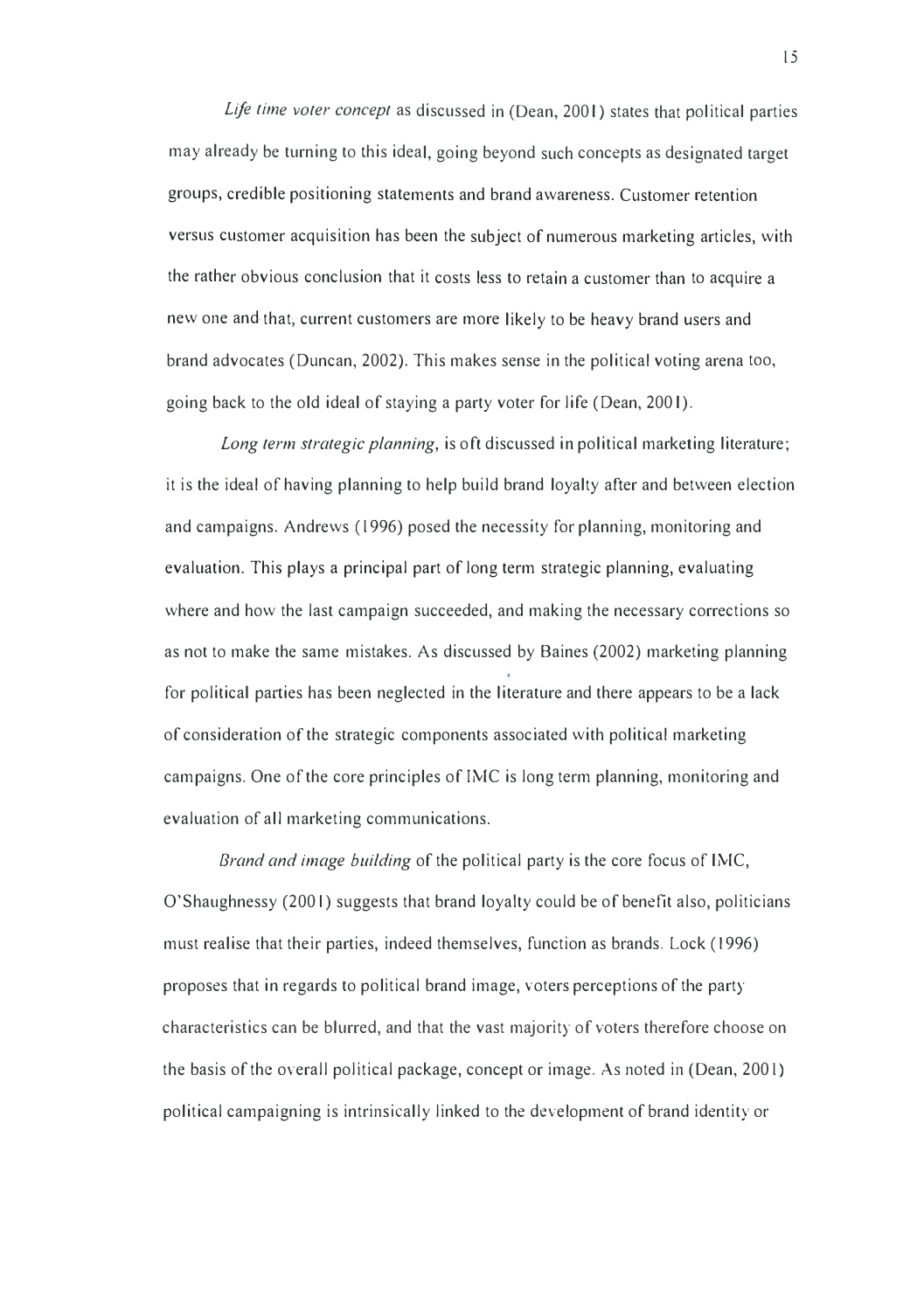image and that thinking goes further than a mere transactional focus of Niffenegger ( 1988).

Furthermore [MC fills a gap in current political marketing needs is in the coordination of communications. This has been seen as a major problem in current political marketing efforts. Baines (2002) discusses the need for co-ordination and integration of the political marketing process in order to strengthen their image among key citizen and voter groups. This strengthens a united image and most importantly, aids in increasing the integrity of the political brand image. The concept of integration is in tune with that of integrity. It is useful to note that integrity and integration come from the same Latin roots, integritas, which means "honesty, completeness, soundness" (Duncan, 2002). Integration produces integrity because an organisation that is seen as 'whole' rather than as a collection of autonomous pieces and parts is perceived as being more sound and trustworthy, a prerequisite for sustaining relationships (Duncan, 2002).

Communication is the foundation of relationships. [MC is about maximising the positive messages and minimising the negative messages that are communicated about a brand, with the objective of creating and sustaining brand relationships. So [MC is a vehicle with which to build upon communications with voters, into a sustainable relationship, the ideal of this communication would be to make voters part of the policy development, a truly democratic process.

# 6. IMPLICATIONS FOR POLITICAL PARTIES AND **CANDIDATES**

Political parties must understand the importance of providing a united brand image to their constituents, to accomplish this, communication barriers must be

16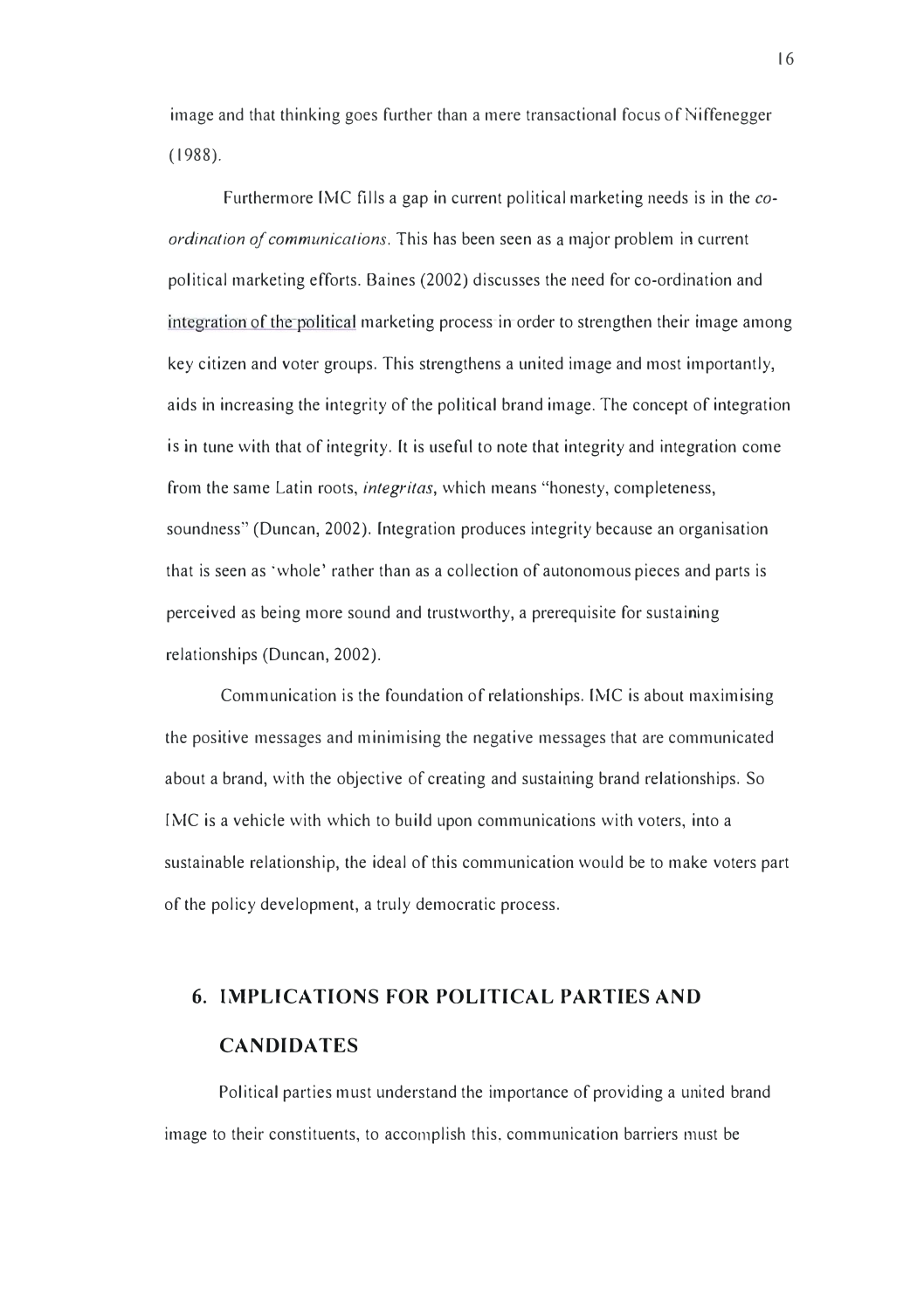broken down within the organisation at all levels. They must also carefully examine their own past actions and strategies, realising where there have been differences between their party promises and policies to their actual performance. Before a political party can be seen as integrated in the eyes of voters and other stakeholders, it must have an integrated process for developing its marketing communications and  $b$ rand relationships. Basically that is, a party culture and organisational focus that encourages and facilitates cross-functional management. Just as importantly it must have leaders and members that have a basic understanding and respect for the strengths of the various marketing communication functions (Duncan, 2000).

Internal communication systems are, above all, essential in cross-functional management. If marketing communication processes are not directed and carried out by those who are in constant contact with each other, the result will be confusion rather than communication, resulting in brand' fuzziness'. There should not be any inconsistency within the party, particularly in regards to their strategic marketing communications. Information must be available internally, and party members should have knowledge of annual planning. Technology should also be used more effectively for internal networking and constituent databases as these are not being used to their full potential. Not only do political organisations need to increase their levels of internal marketing, but also their internal relationship building, by illustrating to their volunteer base how important they are to the party, which will in turn, increase their commitment to the party and its policies.

#### 7. FUTURE RESEARCH RECOMMENDATIONS

There are many suggestions for future research, for this is at the embryonic stage in its development, that is, the application of the IMC concept to political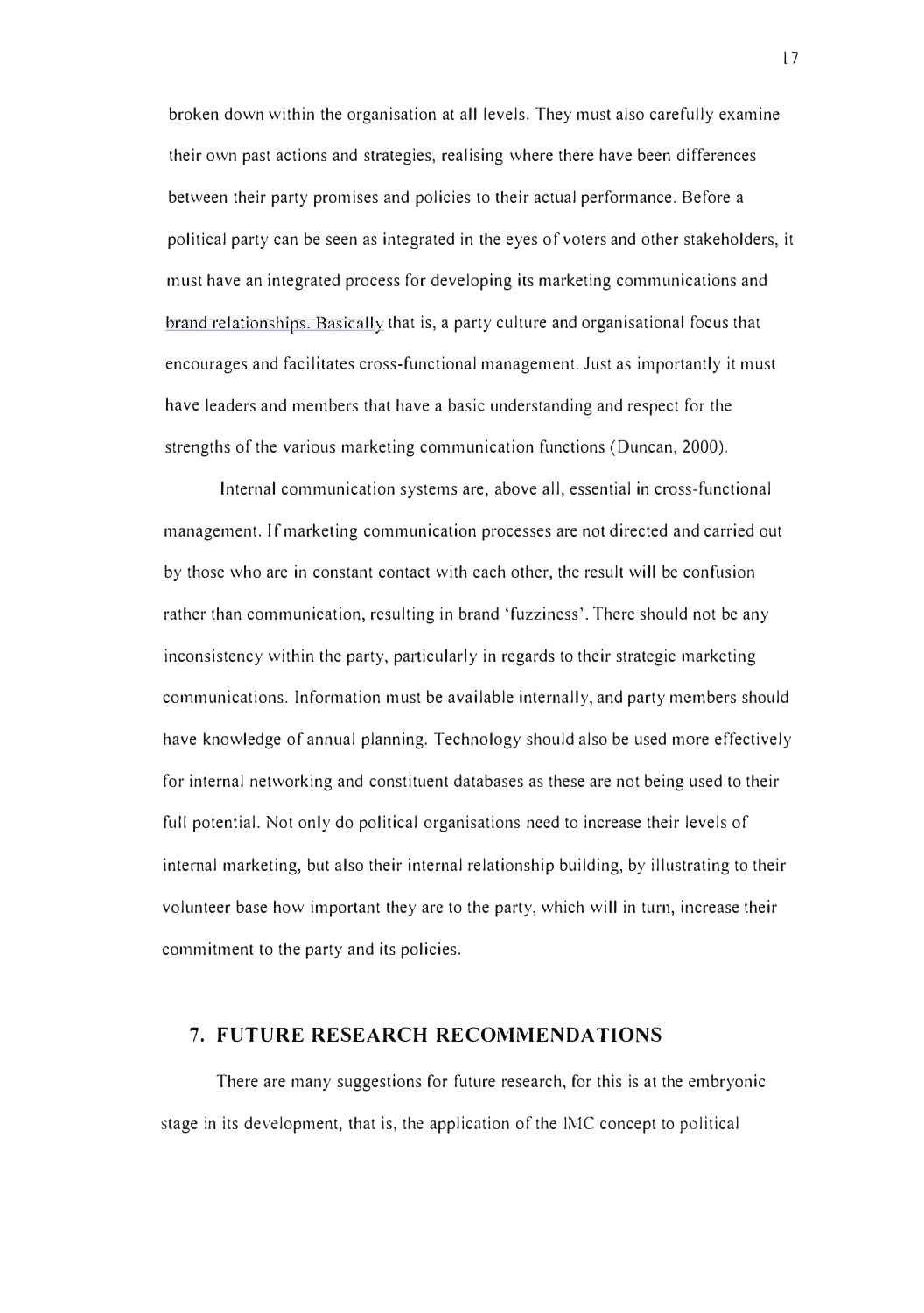marketing. Further testing and adaptation of [MC process models is needed, beyond what this paper has put forth. Ideally also, a long term study of the IMC concept and processes adopted into a political party and the evaluation of its performance, following the translation from conceptual theory to political practicality.

This paper, whilst attempting to elucidate the suitability of the IMC concept to political marketing also raised with it many questions. Can marketing practices apply structure to political organisations? Can political organisations unite to form a party consensus on marketing and communication activities? Can organisational structure be applied to political parties? Can the political party leaders understand and give full support, lending their full weight and influence to these marketing concepts? Can political marketers fully utilise the opportunities of relationship marketing, and modern technologies, in the form of databases and the internet?

The answering of some of these questions can only be done by the political organisation alone, and some of these questions are already in the process of being researched in marketing literature, there are some that are new areas of investigation in marketing and will need to be answered before any real progress can be made, not just for the implementation of [MC, but for the implementation of any marketing processes in the political arena.

## 8. CONCLUSION

Clearly there is a need to take a fresh look at political marketing; this is highly evident in the struggles currently being faced. The IMC concept in this article is being put forth as a possible solution to the current difficulties faced in political marketing and as a way to progress and adapt to changing times. [f implemented with care, with understanding, with forethought and most importantly with support and commitment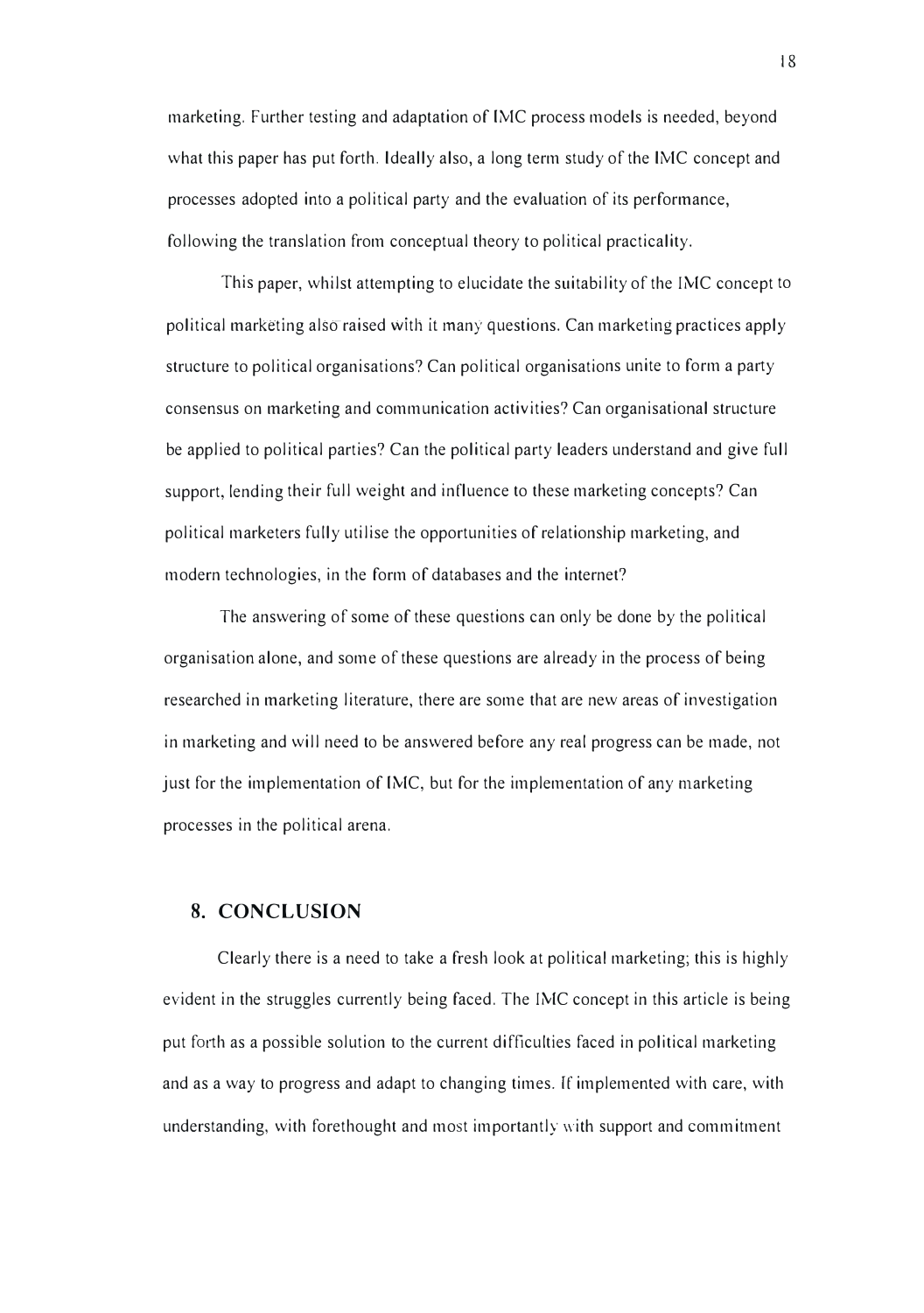from management (candidates, party leaders) then the success of IMC principles and practices in political marketing can be envisioned easily. Without these behind it however, any new concept/process will surely not succeed in any industry. As society evolves, as marketing evolves, political marketing must also evolve, IMC is a practical, logical, ultimately inevitable, and natural evolution for political marketing.

There is criticism of IMC in marketing literature, as it is one of the most controversial areas marketing education during the past decade (Kerr, 2002). However, despite any criticism, IMC has penetrated the marketing discipline in a variety of meaningful ways, there are now two journals that are solely dedicated to advancing the area (Kerr, 2002). Furthermore, entire academic programs are built around IMC at the post-graduate area. Without doubt, for IMC principles and processes to be successfully implemented into the political marketing literature, adaptation is necessary.

It must also be considered that there should be more future emphasis required by political parties on internal marketing to their volunteers, so as to make better use of them as a resource and a solid foundation upon which every strong brand is built on. Volunteers are a party's strength and a potential source of vulnerability and weakness. Political organisations need to build a relationship with them as well as with their constituents and repay the involvement and commitment that is given wholeheartedly by their volunteers, as they are the backbone and heart of any political organisation.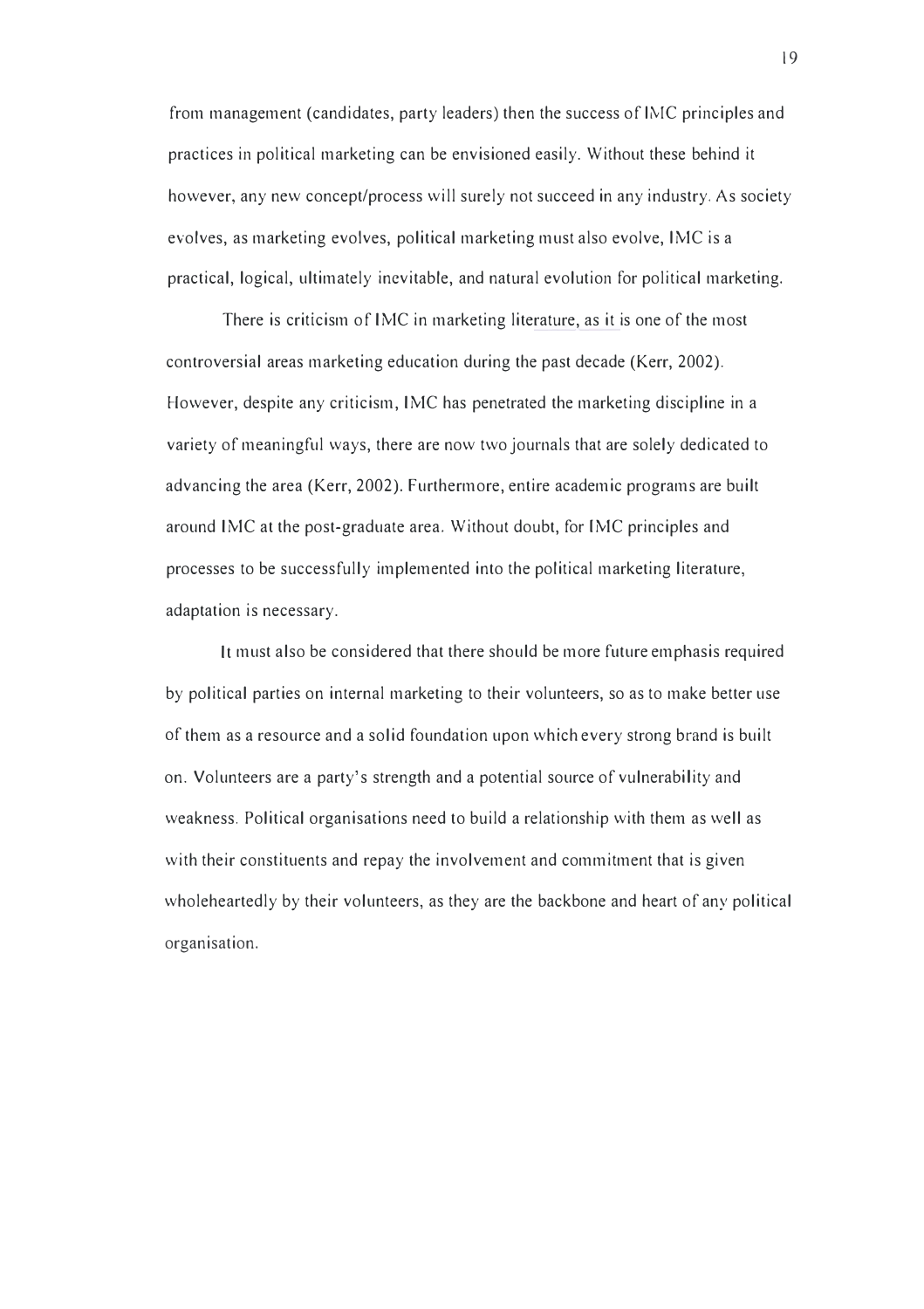## 9. REFERENCES

- Andrews, Leighton (1996), "The relationship of political marketing to political lobbying," European Journal of Marketing, 30 (10/11), 76-90.
- Baines (2001), "Marketing and political campaigning: mutually exclusive or exclusively mutual?," Qualitative Market Research: An International Journal, 4 (I), 25-34.
- Baines (2002), "The political marketing planning process: improving image and message in strategic target areas," Marketing Intelligence & Planning, 20 ( I), 6-14.
- Bauer, Hans H & Huber, Frank & Herrmann, Andreas (1996), " Political marketing: An information-economic analysis," European Journal of Marketing, 30  $(10/11), 159-73.$
- Bogle, D (2001), "Political sites that click," The Australian, October 18, 2001, Sydney.
- Butler, Patrick & Collins, Neil (1994), " Political marketing: Structure and process," European Journal of Marketing, 28 ( I), 19-35.
- Butler, Patrick & Collins, Neil (1996), "Strategic analysis in political markets," European Journal of Marketing, 30 (10/11), 32-45.
- Dalton, Russel J (1996), Citizen Politics: Public Opinion and political parties in advanced western democracies. Chatham, New Jersey: Chatham House Publishers.
- Dean, Dianne & Croft, Robin (200 I), "Friends and relations: Long term approaches to political campaigning," European Journal of Marketing, 35 (11/12), 1197.
- Duncan, T (2002), IMC: Using Advertising & Promotion to Build Brands (1st ed.). New York: McGraw Hill.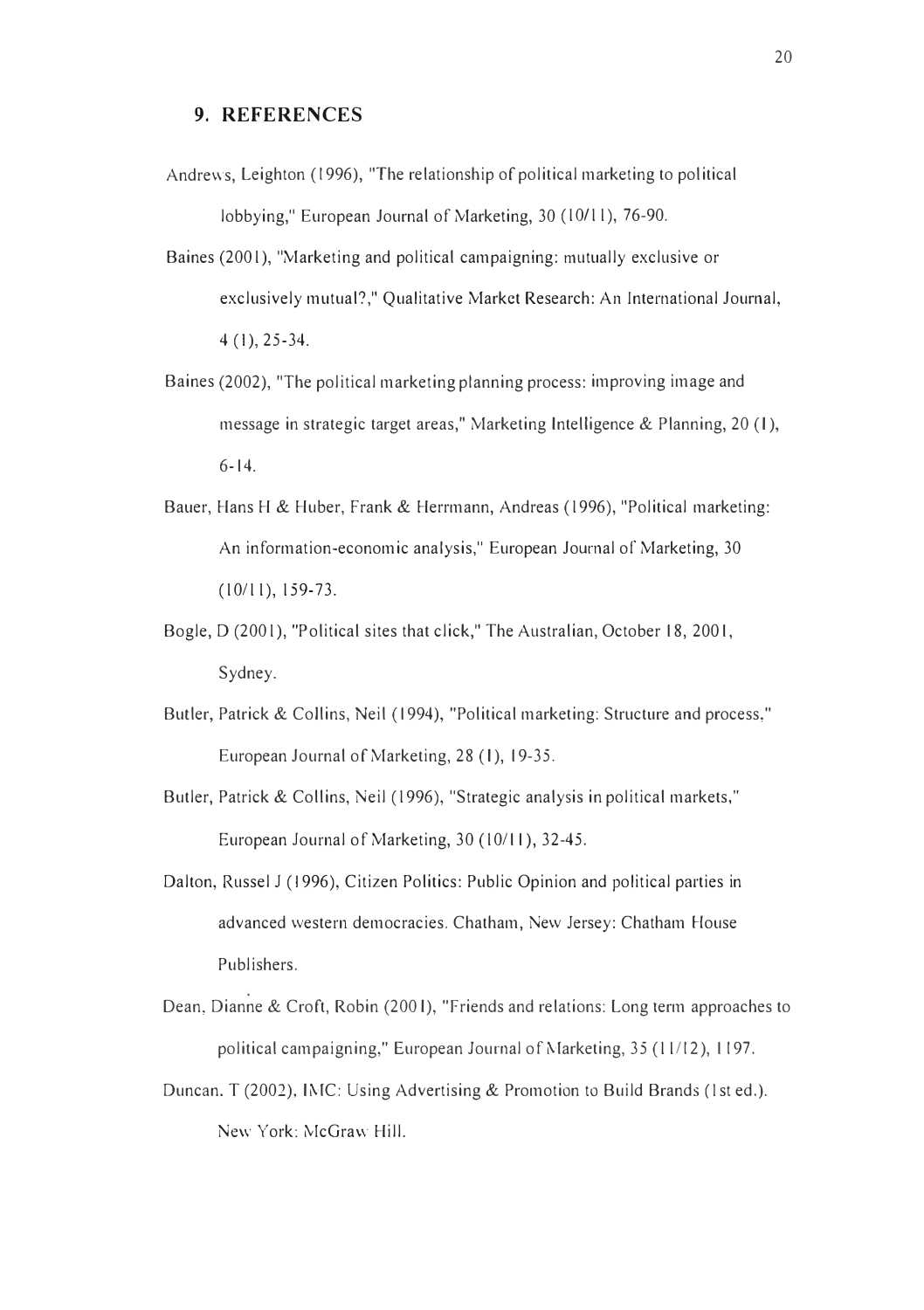- Eagle, L & Kitchen, Philip J (2000), " IMC, brand communications, and corporate cultures," European Journal of Marketing, 34 (5/6), 667-86.
- Fam, Kim Shyan (2000), "Differing views and use of integrated marketing communications - Findings from a survey of New Zealand small businesses," Journal of Small Business and Enterprise Development, 8 (3), 205-14.

Farnsworth; M-(2003); "Australian Politics.com," Vol. 2003: Malcolm Farnsworth.

- Gibson, R, Ward, S (2002), "Virtual Campaigning: Australian Parties and the Impact of the Internet," Australian Journal of Political Science, 37 (I), 99-I 29.
- Grigsby, Jason (1996), "Vote-by-mail: A catalyst for change in political marketing," Public Relations Quarterly, 41 (3), 31-34.
- Grönroos, Christian (1996), "Relationship marketing: strategic and tactical implications," Management Decision, 34 (3), 5-14.
- Ingram, Peter & Lees-Marshment, Jennifer (2002), "The anglicisation of political marketing: How Blair 'out-marketed' Clinton," Journal of Public Affairs, 2 (2), 44.
- Kerr, G, Patti, Charies, H (2002), " Integrated Marketing Communications (IMC): Where to from here?," in ANZMAC 2002 Conference Proceedings.
- Lock, Andrew & Harris, Phil (1996), "Political marketing vive la difference!," European Journal of Marketing, 30 (10/11), 21-33.
- Niffenegger, Phillip B. (1988), "Strategies for success from the Political Marketers," Journal of Services Marketing, 2 (3).
- O'Cass, Aron (2001a), "The internal-external marketing orientation of a polticial party: Social implications of political party marketing orientation," Journal of Public Affairs, I (2), 136.